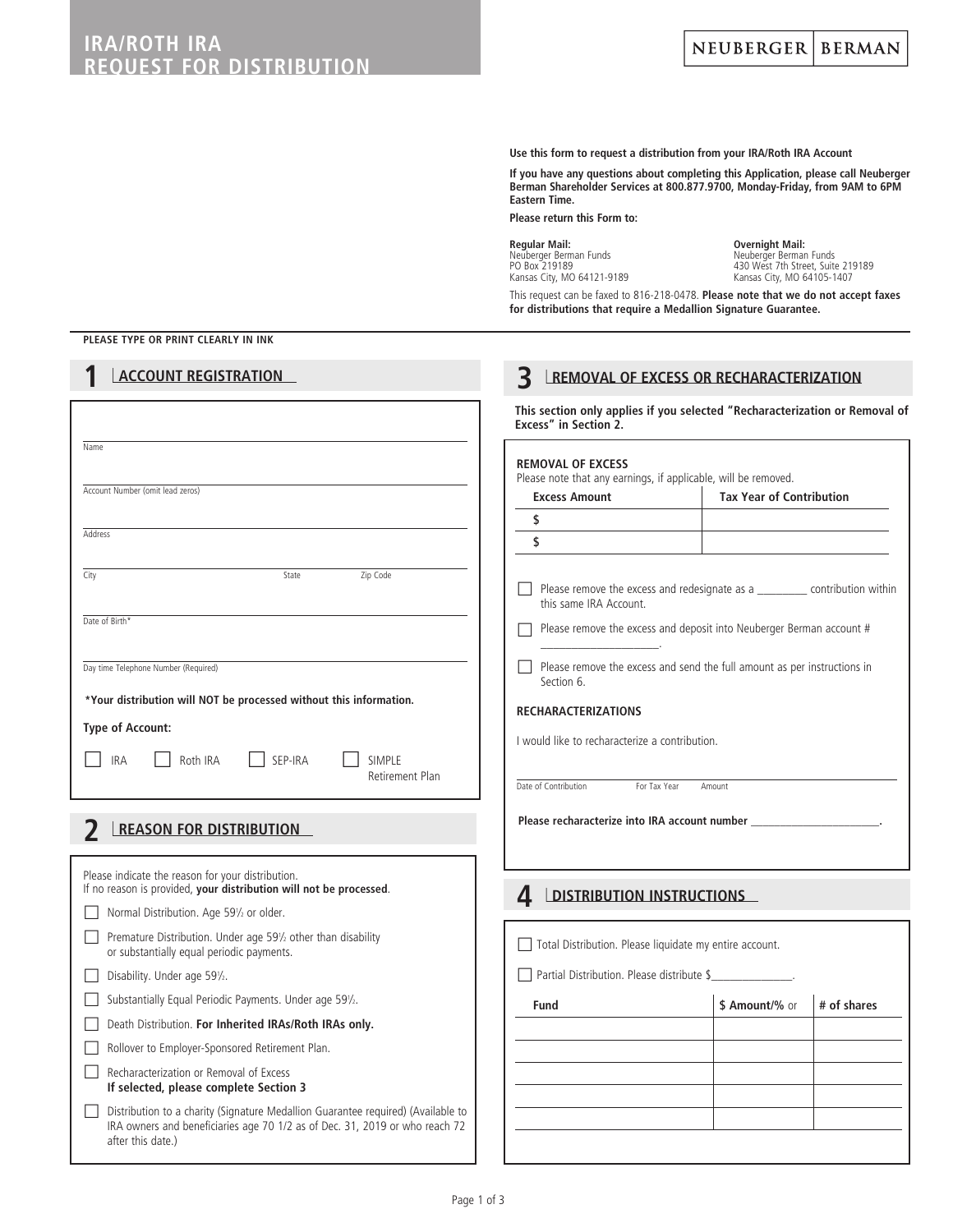# **5 MOTICE OF FEDERAL AND STATE 6 6 METHOD OF PAYMENT**

**Federal Income Tax** 

|                   | Federal law requires you to make a withholding tax election on any distributions<br>made from your IRA. If you fail to make such an election, your IRA custodian is<br>required to withhold Federal income tax equal to 10% of your total distribution. This<br>amount will be sent to the IRS and reported under your Social Security Number.                                                                                                                                                         |
|-------------------|--------------------------------------------------------------------------------------------------------------------------------------------------------------------------------------------------------------------------------------------------------------------------------------------------------------------------------------------------------------------------------------------------------------------------------------------------------------------------------------------------------|
| Select One:       |                                                                                                                                                                                                                                                                                                                                                                                                                                                                                                        |
|                   | I do not want Federal income tax withheld from this distribution                                                                                                                                                                                                                                                                                                                                                                                                                                       |
|                   | Please withhold _______% (Select a percentage between 10% and 100%) from<br>this distribution                                                                                                                                                                                                                                                                                                                                                                                                          |
|                   | <b>State Income Tax</b><br>The following states require state income tax withholding from IRA distributions.                                                                                                                                                                                                                                                                                                                                                                                           |
|                   | AR, CA, CT, DC, DE, IA, KS, MA, ME, MI, NC, OK, OR and VT.                                                                                                                                                                                                                                                                                                                                                                                                                                             |
| state income tax. | The specific withholding requirements vary by state and may change from time<br>to time. Shown below are the GENERAL INCOME TAX WITHHOLDING<br><b>REQUIREMENTS</b> by state. NOTE: If you are a resident of one of the states shown<br>above (except for CA, DE and NC) <b>and</b> you elect to have federal taxes withheld, we<br>must, as a minimum, withhold state income tax in the amount shown below for your<br>state. If you elect not to have federal income tax withheld, we cannot withhold |
|                   | Please consult your tax or financial advisor for the state income tax withholding<br>requirements for your specific situation as income and filing status may affect the<br>required withholding amount in your state.                                                                                                                                                                                                                                                                                 |
| State<br>AR       | Minimum Withholding %<br>3% of the distribution                                                                                                                                                                                                                                                                                                                                                                                                                                                        |
| CA                | 10% of federal withholding amount                                                                                                                                                                                                                                                                                                                                                                                                                                                                      |
| CT                | 6.99% of redemption amount whether or not federal applies a<br>Form CT-W4P is required to waive State withholding                                                                                                                                                                                                                                                                                                                                                                                      |
| DC.               | 8.95% of redemption amount*                                                                                                                                                                                                                                                                                                                                                                                                                                                                            |
| DE                | 5% of redemption amount                                                                                                                                                                                                                                                                                                                                                                                                                                                                                |
| IA                | 5% of redemption amount                                                                                                                                                                                                                                                                                                                                                                                                                                                                                |
| ΚS                | 4.5% of redemption amount (above \$200.00)                                                                                                                                                                                                                                                                                                                                                                                                                                                             |
| МA                | 5.15% of redemption amount                                                                                                                                                                                                                                                                                                                                                                                                                                                                             |
| <b>MD</b>         | 7.75% of the redemption amount required when federal<br>withholding is applied to ERDs (QRPs)**                                                                                                                                                                                                                                                                                                                                                                                                        |
| ME                | 5% of the redemption amount                                                                                                                                                                                                                                                                                                                                                                                                                                                                            |
| MI                | 4.25% of the redemption amount whether or not federal applies<br>a Form Mi W4-P is required to waive State withholding                                                                                                                                                                                                                                                                                                                                                                                 |
| MS                | 5% of the redemption amount if an early distribution is taken 3%                                                                                                                                                                                                                                                                                                                                                                                                                                       |
| NС                | 4% of the redemption amount** (above \$200.00)<br>5% of the redemption amount (QRPs)**                                                                                                                                                                                                                                                                                                                                                                                                                 |
| NE<br>OK          |                                                                                                                                                                                                                                                                                                                                                                                                                                                                                                        |
| <b>OR</b>         | 5% of the redemption amount<br>8% of the redemption amount                                                                                                                                                                                                                                                                                                                                                                                                                                             |
| VA                | 4% of the redemption amount (QRPs)**                                                                                                                                                                                                                                                                                                                                                                                                                                                                   |
| VT                | 2.4% of the redemption amount                                                                                                                                                                                                                                                                                                                                                                                                                                                                          |
|                   | *Applies to Lump Sum Distributions Only.                                                                                                                                                                                                                                                                                                                                                                                                                                                               |
|                   | ** IRA, SEP exempt<br>ERD: Eligible Rollover Distributions<br><b>QRP: Qualified Retirement Plan</b>                                                                                                                                                                                                                                                                                                                                                                                                    |
|                   | I am a resident of CA, CT, DE, NC or MI and wish to opt out of state<br>income tax withholding.                                                                                                                                                                                                                                                                                                                                                                                                        |
|                   | If state withholding applies, it will be calculated based on your state's applicable<br>minimum withholding requirements as shown above.                                                                                                                                                                                                                                                                                                                                                               |
|                   | You may also optionally elect a specific dollar amount in addition to<br>your state's minimum requirement \$                                                                                                                                                                                                                                                                                                                                                                                           |

| address of record.<br>Payee (If different from account owner)<br><b>Address</b><br>City<br>Zip Code<br>State<br>ACH to my bank. (Note: A Medallion Signature Guarantee is<br>$\mathsf{L}$<br>listed in Box 5.)<br>  Wire <sup>*</sup> (\$8.00 Fee)<br>  Fee to be taken from account balance<br>$\Box$ Fee to be taken from proceeds<br><b>Type of Account:</b>     Checking<br>  Savings<br><b>Bank Name</b><br>Name(s) on Bank Account<br>Bank ABA Number (9 Digit Routing Number)<br>Account Number<br><b>Medallion Signature Guarantee Required.</b><br>Plan Name<br>c/o Plan Administrator or Trustee Name<br>Address<br>City<br>Zip Code<br>State | <b>Medallion Signature Guarantee Required.</b><br>Required if you have not previously provided us with bank information. Please<br>attach a voided check or a deposit ticket to this Form. For a savings account,<br>please attach a letter on your financial institution's letterhead with the information<br>Direct Rollover to an Employer-Sponsored Retirement Plan or another IRA. | $\Box$ By check to my | $\Box$ By check to a different address or Payee. |  |
|---------------------------------------------------------------------------------------------------------------------------------------------------------------------------------------------------------------------------------------------------------------------------------------------------------------------------------------------------------------------------------------------------------------------------------------------------------------------------------------------------------------------------------------------------------------------------------------------------------------------------------------------------------|-----------------------------------------------------------------------------------------------------------------------------------------------------------------------------------------------------------------------------------------------------------------------------------------------------------------------------------------------------------------------------------------|-----------------------|--------------------------------------------------|--|
|                                                                                                                                                                                                                                                                                                                                                                                                                                                                                                                                                                                                                                                         |                                                                                                                                                                                                                                                                                                                                                                                         |                       |                                                  |  |
|                                                                                                                                                                                                                                                                                                                                                                                                                                                                                                                                                                                                                                                         |                                                                                                                                                                                                                                                                                                                                                                                         |                       |                                                  |  |
|                                                                                                                                                                                                                                                                                                                                                                                                                                                                                                                                                                                                                                                         |                                                                                                                                                                                                                                                                                                                                                                                         |                       |                                                  |  |
|                                                                                                                                                                                                                                                                                                                                                                                                                                                                                                                                                                                                                                                         |                                                                                                                                                                                                                                                                                                                                                                                         |                       |                                                  |  |
|                                                                                                                                                                                                                                                                                                                                                                                                                                                                                                                                                                                                                                                         |                                                                                                                                                                                                                                                                                                                                                                                         |                       |                                                  |  |
|                                                                                                                                                                                                                                                                                                                                                                                                                                                                                                                                                                                                                                                         |                                                                                                                                                                                                                                                                                                                                                                                         |                       |                                                  |  |
|                                                                                                                                                                                                                                                                                                                                                                                                                                                                                                                                                                                                                                                         |                                                                                                                                                                                                                                                                                                                                                                                         |                       |                                                  |  |
|                                                                                                                                                                                                                                                                                                                                                                                                                                                                                                                                                                                                                                                         |                                                                                                                                                                                                                                                                                                                                                                                         |                       |                                                  |  |
|                                                                                                                                                                                                                                                                                                                                                                                                                                                                                                                                                                                                                                                         |                                                                                                                                                                                                                                                                                                                                                                                         |                       |                                                  |  |
|                                                                                                                                                                                                                                                                                                                                                                                                                                                                                                                                                                                                                                                         |                                                                                                                                                                                                                                                                                                                                                                                         |                       |                                                  |  |
|                                                                                                                                                                                                                                                                                                                                                                                                                                                                                                                                                                                                                                                         |                                                                                                                                                                                                                                                                                                                                                                                         |                       |                                                  |  |
|                                                                                                                                                                                                                                                                                                                                                                                                                                                                                                                                                                                                                                                         |                                                                                                                                                                                                                                                                                                                                                                                         |                       |                                                  |  |
|                                                                                                                                                                                                                                                                                                                                                                                                                                                                                                                                                                                                                                                         |                                                                                                                                                                                                                                                                                                                                                                                         |                       |                                                  |  |
|                                                                                                                                                                                                                                                                                                                                                                                                                                                                                                                                                                                                                                                         |                                                                                                                                                                                                                                                                                                                                                                                         |                       |                                                  |  |
|                                                                                                                                                                                                                                                                                                                                                                                                                                                                                                                                                                                                                                                         |                                                                                                                                                                                                                                                                                                                                                                                         |                       |                                                  |  |
|                                                                                                                                                                                                                                                                                                                                                                                                                                                                                                                                                                                                                                                         |                                                                                                                                                                                                                                                                                                                                                                                         |                       |                                                  |  |
|                                                                                                                                                                                                                                                                                                                                                                                                                                                                                                                                                                                                                                                         |                                                                                                                                                                                                                                                                                                                                                                                         |                       |                                                  |  |
|                                                                                                                                                                                                                                                                                                                                                                                                                                                                                                                                                                                                                                                         |                                                                                                                                                                                                                                                                                                                                                                                         |                       |                                                  |  |
|                                                                                                                                                                                                                                                                                                                                                                                                                                                                                                                                                                                                                                                         |                                                                                                                                                                                                                                                                                                                                                                                         |                       |                                                  |  |
|                                                                                                                                                                                                                                                                                                                                                                                                                                                                                                                                                                                                                                                         |                                                                                                                                                                                                                                                                                                                                                                                         |                       |                                                  |  |
|                                                                                                                                                                                                                                                                                                                                                                                                                                                                                                                                                                                                                                                         |                                                                                                                                                                                                                                                                                                                                                                                         |                       |                                                  |  |
|                                                                                                                                                                                                                                                                                                                                                                                                                                                                                                                                                                                                                                                         |                                                                                                                                                                                                                                                                                                                                                                                         |                       |                                                  |  |
|                                                                                                                                                                                                                                                                                                                                                                                                                                                                                                                                                                                                                                                         |                                                                                                                                                                                                                                                                                                                                                                                         |                       |                                                  |  |
|                                                                                                                                                                                                                                                                                                                                                                                                                                                                                                                                                                                                                                                         |                                                                                                                                                                                                                                                                                                                                                                                         |                       |                                                  |  |
|                                                                                                                                                                                                                                                                                                                                                                                                                                                                                                                                                                                                                                                         |                                                                                                                                                                                                                                                                                                                                                                                         |                       |                                                  |  |
|                                                                                                                                                                                                                                                                                                                                                                                                                                                                                                                                                                                                                                                         |                                                                                                                                                                                                                                                                                                                                                                                         |                       |                                                  |  |
|                                                                                                                                                                                                                                                                                                                                                                                                                                                                                                                                                                                                                                                         |                                                                                                                                                                                                                                                                                                                                                                                         |                       |                                                  |  |
|                                                                                                                                                                                                                                                                                                                                                                                                                                                                                                                                                                                                                                                         |                                                                                                                                                                                                                                                                                                                                                                                         |                       |                                                  |  |